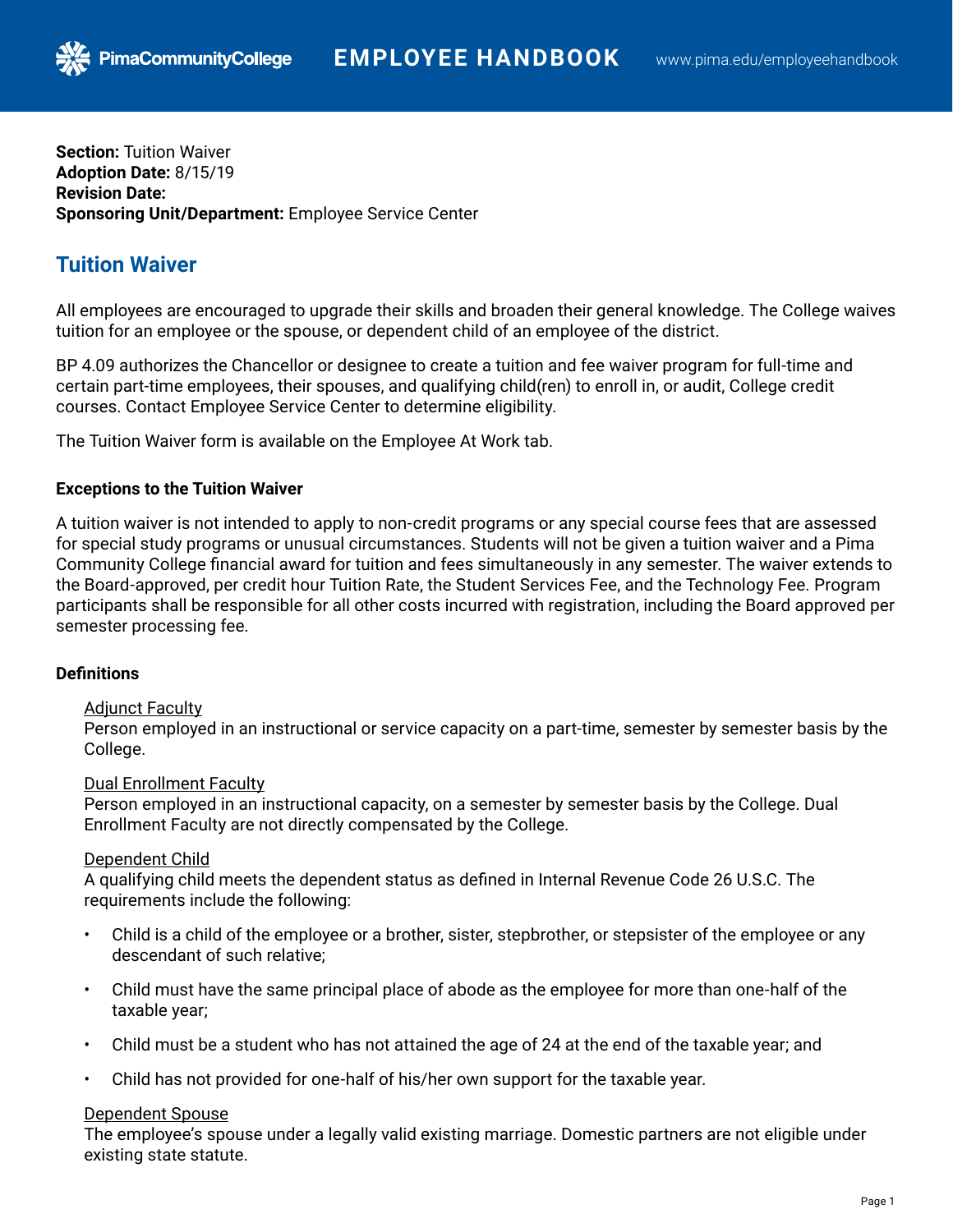## Processing Fee

**PimaCommunityCollege** 

This fee applies to the regular, resident registration fee (i.e., semester processing fee) as approved annually by the Governing Board. Semester is defined as Fall, Winter Intersession, Spring, and Summer (A, B, C).

# **Eligibility**

Regular full-time and part-time employees, certain temporary staff, dual enrollment staff, staff instructors and adjunct faculty under contract to teach are eligible for the tuition waiver. Also eligible are the employee's dependent spouse and qualifying children.

Regular Full-time and Part-time Employees are eligible to participate in the tuition waiver program

Certain Temporary Employees who are scheduled to work at least 10 hours for at least 20 weeks are eligible to participate in the tuition waiver program.

Adjunct Faculty and Dual Enrollment Faculty under Contract with the College District to Teach Classes

The tuition waiver program permits tuition waivers per semester while the Adjunct Faculty member is under contract with the College to teach class(es) that same semester. Semester is defined as Fall, Spring, and Summer (A, B, C).

## **College Work Study Student Employees**

Employees paid through College Work Study are ineligible for tuition waivers.

## **Terminated Employment and Waiver eligibility**

A change in employment status may impact tuition waiver eligibility. Parties that are considered to be terminated or separated from the College at-will may either withdraw or pay for the course. If termination occurs before or after the first meeting of class in which the party has attended, he or she may continue through the end of the course without financial penalty.

## **Program Considerations**

## **Payment of the Registration Fee is Required**

The employee is required to pay the registration fee each semester. The registration fee is paid per semester per employee and employee dependent receiving the waiver

#### **Employees in active status**

Employees must have an active, valid contract prior to the start date of the class for an employee or dependent waiver to be considered valid. The contract may or not have a dollar amount listed.

Per ARS 15-1445, inactive employees who are in a non-pay status are not eligible for the tuition waiver unless they are on approved leave for related professional development reasons or unless the course is part of a College-approved retraining program to facilitate the return to work of an employee on short or long-term disability or Workers' Compensation. Thus waivers only apply to temporary employees, dual enrollment and adjunct faculty during a semester in which they have a contract to work.